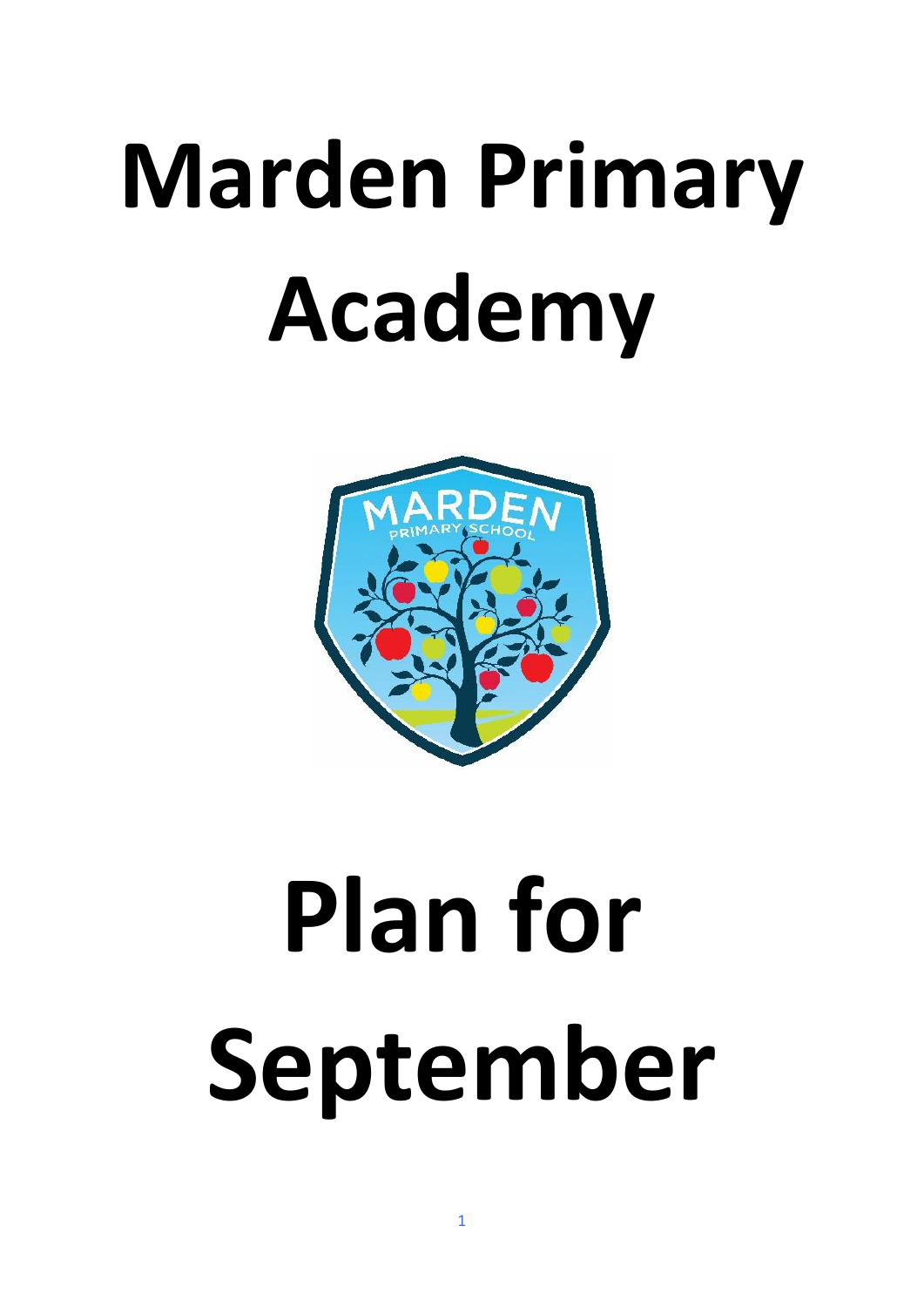#### **How this Plan has been formulated**

The government and the Department for Education announced their intention for all children to be back in school in September 2020. The subsequent release of the guidance has allowed schools to look in detail at how they can welcome children back to school safely. We have done this with the support of the Leigh Academies Trust.

It is important to remember that the risks associated with the virus have not disappeared. However, the prevalence of coronavirus has decreased and, because of the NHS Test and Trace system, there is a confidence that this can be achieved, provided appropriate measures are implemented.

In formulating the plan, as the school has done throughout the pandemic, the needs and safety of the children have been placed as the highest priority. Through running a successful return to school for the eligible year groups since June, we have seen how when wellplanned actions are communicated and implemented well, they can be successful.

In order for the children to return to school in September successfully, there will need to be an understanding from children, parents and staff that we all need to work together. Measures in school can be managed with risk assessments in place. We will therefore be reliant on parents to continue to follow the wider national guidance and restrictions to keep everyone safe.

Please note that this plan is being written in July in preparation for September. We will continue to monitor the situation over the summer break and will update you as to any changes that may need to be made.

#### **Preface**

The government guidance states that 'For the vast majority of children, the benefits of being back in school far outweigh the very low risk from coronavirus…'. We have written this plan to enable us to bring all children back to school as safely as possible. There is likely to be a continuing need to balance children's educational needs with their health and safety.

It is important to remember that all children across the country will have had different experiences over the period that schools have been closed to many children. We are working hard to ensure that all children will feel safe and secure in school. We will need to carefully assess the children's new starting points and meet them where they are. This is not new to us: we do this every September as some children will inevitably have forgotten things over the six week break. This year, there will be larger gaps for some children. We will use this information to ensure that the learning for your child is tailored to their needs. We will build up the learning in small, sequential and coherent steps to ensure that knowledge and new learning is secure.

We know that arrangements that we will have to make will not necessarily satisfy all families. In situations where you feel that there are concerns, we would urge you to communicate these with us. Whilst we have endeavoured to be as fair as we can possibly be, we have had to place the safety needs and requirements of the school community first.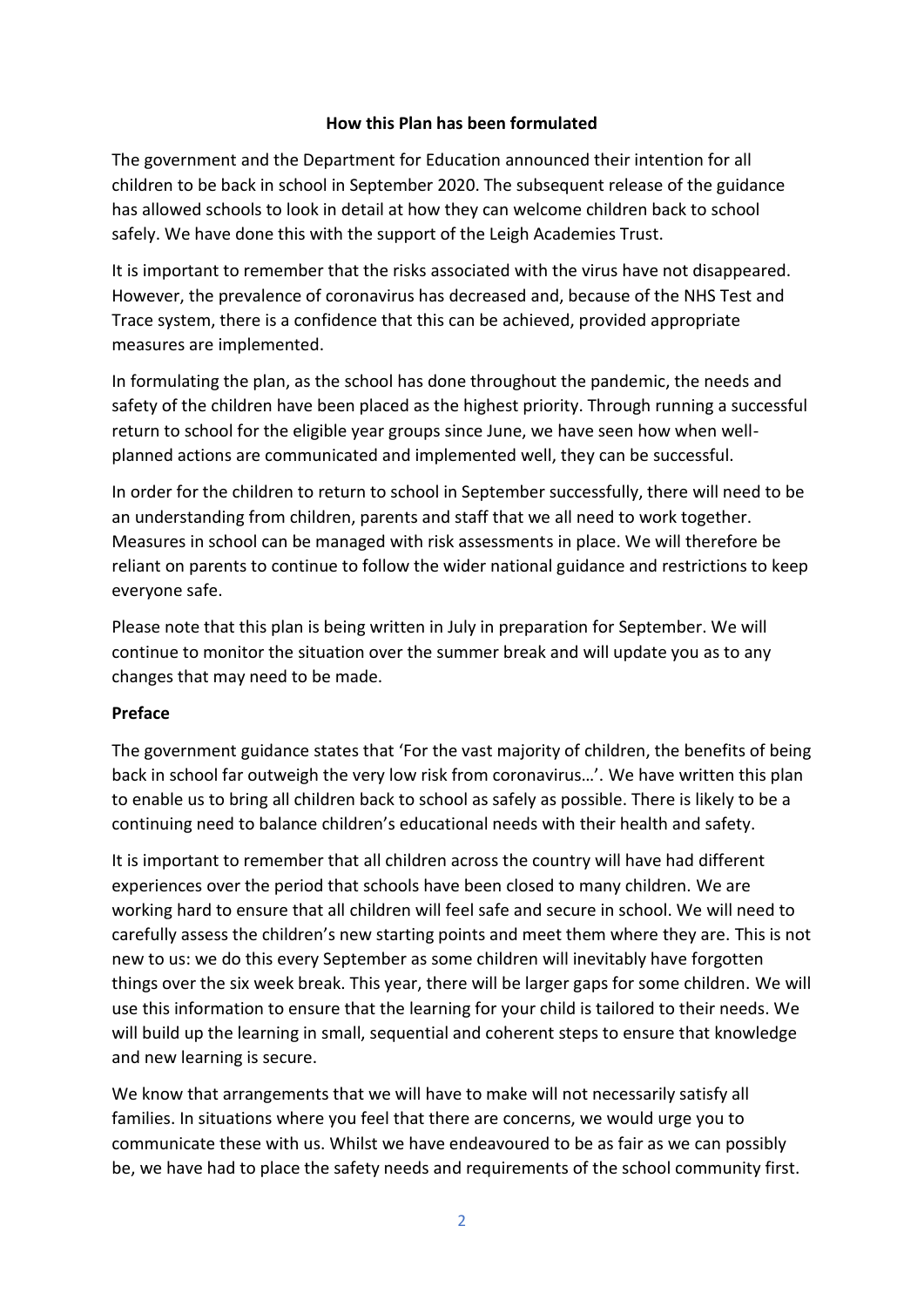### **Full Opening in September**

Marden Primary Academy will be reopening to all pupils in September. The first day of school will be Thursday 3rd September.

#### **Attendance**

School attendance will be mandatory again from the beginning of the autumn term. This means the usual rules on school attendance will apply, including:

 parents' duty to ensure that their child attends regularly at the school where the child is a registered pupil, provided they are of compulsory school age

schools' responsibilities to record attendance and follow up absence

 the option to issue sanctions, including fixed penalty notices, in line with local authorities' codes of conduct.

If you have any concerns about attendance, please contact the school and we will do our best to support you.

#### **Risk Assessments**

All Risk Assessments have been updated for September. These are common across the Leigh Academies Trust, although they have been adapted for individual schools. Risk assessments are available on our website and will be regularly reviewed as circumstances or guidance changes.

#### **System of controls**

This is the set of actions schools must take. They are grouped into 'prevention' and 'response to any infection':

#### **Prevention**:

1) minimise contact with individuals who are unwell by ensuring that those who have coronavirus (COVID-19) symptoms, or who have someone in their household who does, do not attend school

2) clean hands thoroughly more often than usual

3) ensure good respiratory hygiene by promoting the 'catch it, bin it, kill it' approach

4) introduce enhanced cleaning, including cleaning frequently touched surfaces often, using standard products such as detergents and bleach

5) minimise contact between individuals and maintain social distancing wherever possible

6) where necessary, wear appropriate personal protective equipment (PPE)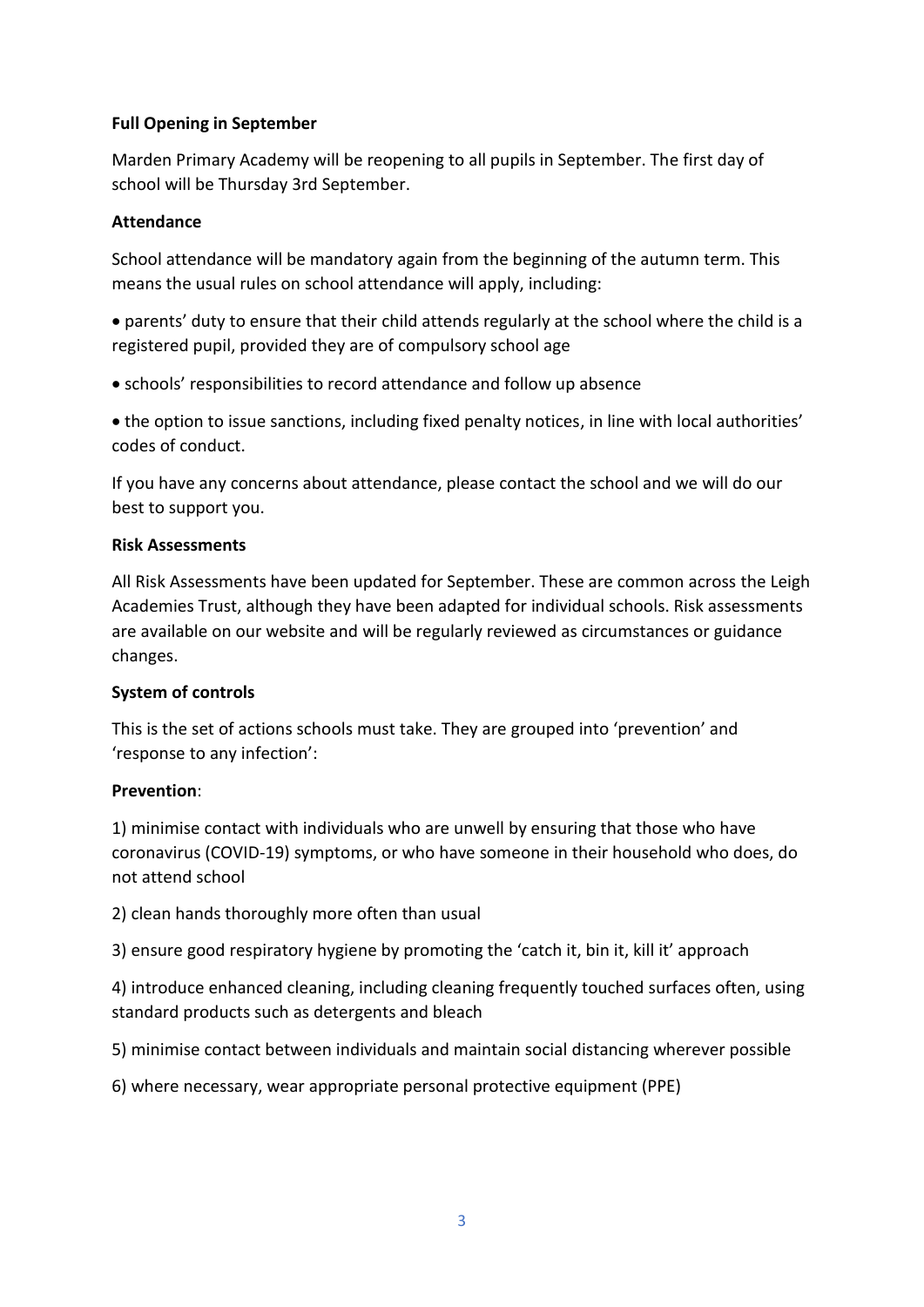### **Response to any infection:**

- 7) engage with the NHS Test and Trace process
- 8) manage confirmed cases of coronavirus (COVID-19) amongst the school community
- 9) contain any outbreak by following local health protection team advice

# **Minimising/limiting contact**

Consistent groups reduce the risk of transmission by limiting the number of pupils and staff in contact with each other to only those within the group. Maintaining distinct groups or 'bubbles' that do not mix makes it quicker and easier in the event of a positive case to identify those who may need to self-isolate.

However, the use of small groups restricts the normal operation of schools and presents both educational and logistical challenges. At Marden, we will be continuing to limit the size of the bubbles. Children will largely be operating within their classes (class bubbles), specifically for learning time, but will extend to year groups (year bubbles) to support logistical challenges such as entry and exit to school, play and lunch times and PPA arrangements. In Reception, Potter and Bowie class will count as one bubble to allow freeflow access to the outdoor learning environment.

Children will work in their classrooms for the large majority of the day. Their class bubble will therefore comprise the children in their class and the staff associated with that class. The children will share the playground and the lunch hall with the parallel classes in the phase (EYFS, Year 1/2, Year 3/4 and Year 5/6), creating a phase bubble for these parts of the day. Year 3/ 4 and Year 5/ 6 will eat their lunches in class bubbles in their classrooms and EYFS and KS1 will eat in the dining hall. While the weather allows, each class will have a sectioned off area on the field.

We will be unable to hold any events or meetings beyond these bubbles. That will mean that we will not be able to hold whole school, or even Key Stage assemblies until further notice. We understand the importance of whole school events to bring the community together. We will therefore be doing as much as we can remotely, including whole school and phase virtual assemblies.

We will be limiting external visitors to site as far as possible, although we recognise that some people will need to attend the site. We are expecting that events that require a large number of people to attend school, such as new intake parent tours and parent consultations, will need to be done remotely.

# **Staggered entry and exit**

To ensure that there is limited contact between the bubbles, there will be a staggered timetable, including start and end times. To limit the contact between groups of children and parents, we will have to operate a more robust and time managed entry and exit system. There will be two timings and these must be followed. Older children (Year 5/ 6) may walk to school on their own. However, both outside and inside school grounds, they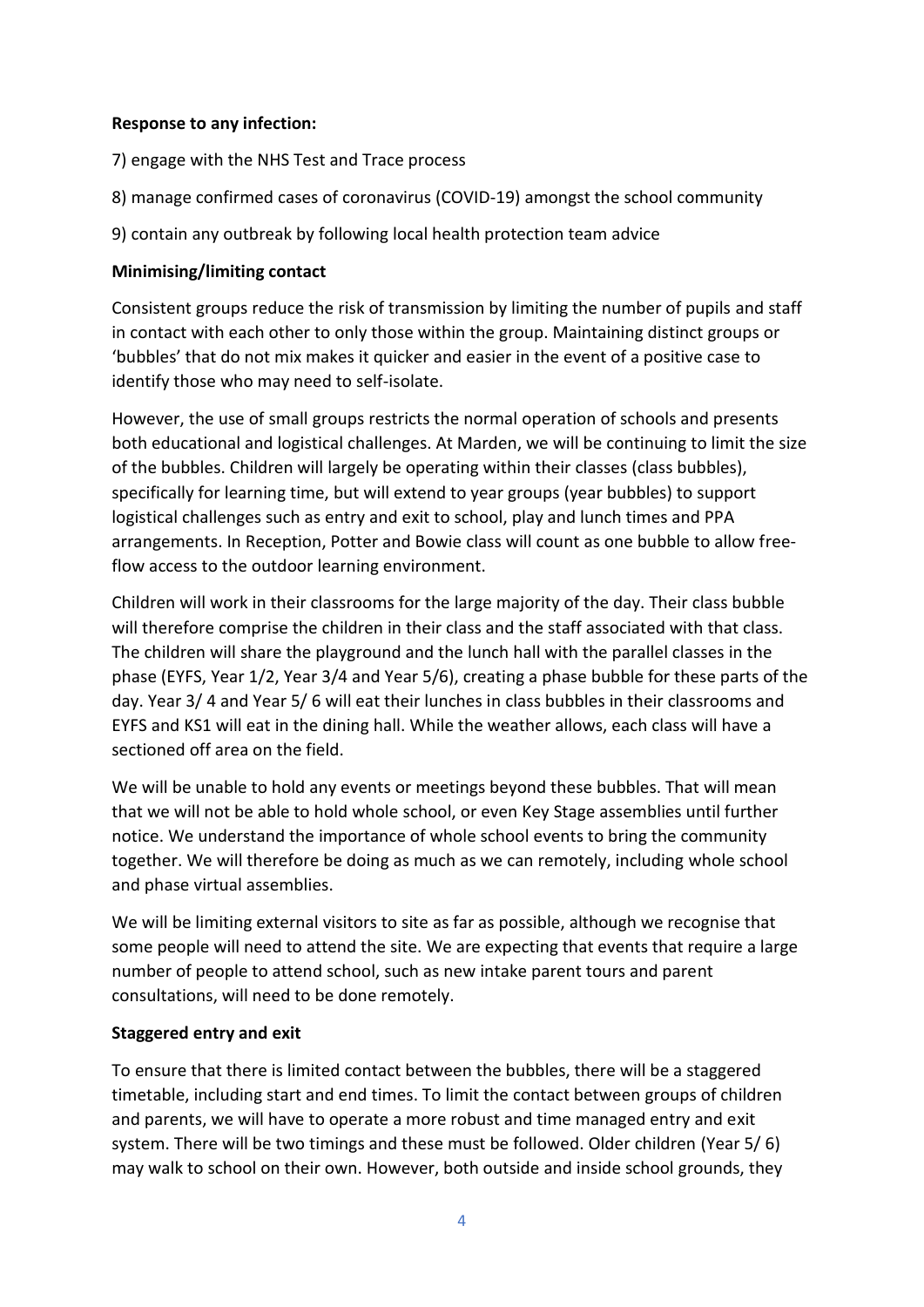should be maintaining a social distance. If we have concerns over this, or if punctuality is affected, we will discuss this with you.

It is imperative that you support the school in ensuring you bring your child within the time periods mentioned. This is to ensure that there is limited crossover of different bubbles and for the safety of children, families and staff. If you are unable to make the 8:45am time for your child's class, you will have to wait until the gate opens at 9:00am. If you miss the 9:00am time you will need to call the school office and wait for the gate to be opened by a staff member. This will mean however, that your child will be marked in as late. If your child builds up a number of lates, then these will be marked as unauthorised absences and may lead to a fixed penalty notice.

It will also not be possible for parents to attend the school site to see staff without an appointment. This is to minimise the number of people on the school site. We have made sure that the staggered timings do not adversely affect the amount of time your child spends in school, and have tried to take into account the needs of parents to have a 'regular' school day. This plan may need to be reviewed depending on how successfully we can admit the children and clear the site between times.

# **Drop off and pick up procedures**

Children do not need to bring anything to school other than a packed lunch (if appropriate), a coat or sun hat (if needed), a fruit snack and a full water bottle. Children will keep all of their belongings in their assigned workspace. If it is hot, suntan lotion should be applied at home before children come to school. All outdoor zones will have a shaded area. If your child forgets their packed lunch you will need to call the school office to arrange a school meal that day, at your cost. Other forgotten items will not be accepted by the school office and your child will need to make do without them. Please check carefully that your child has everything they need before leaving the house in the morning.

Following the guidance, only one adult will be able to accompany the child into the school grounds. People are being encouraged to walk rather than drive to school. If you usually use public transport to get to school, please investigate alternative travel options to minimise contact. To minimise contact, children from different year groups will have to be picked up and dropped off from different locations and at different times. If you have siblings in different year groups with different entry and exit times, please use your common sense to stay safe and wait away from the entrance/exit, observing social distancing.

The locations are as follows (please note that Year 3/4 and Year 5/6 have swapped classrooms):

- Reception main pupil gate, enter classrooms via ramp
- Year 1/2 main pupil gate, enter Year 1/2 classrooms through external classroom door
- Year  $3/4$ 
	- o Hawking and Attenborough: car park gate to Year 6 fire exit
	- o Nightingale: main pupil gate, enter through cookery area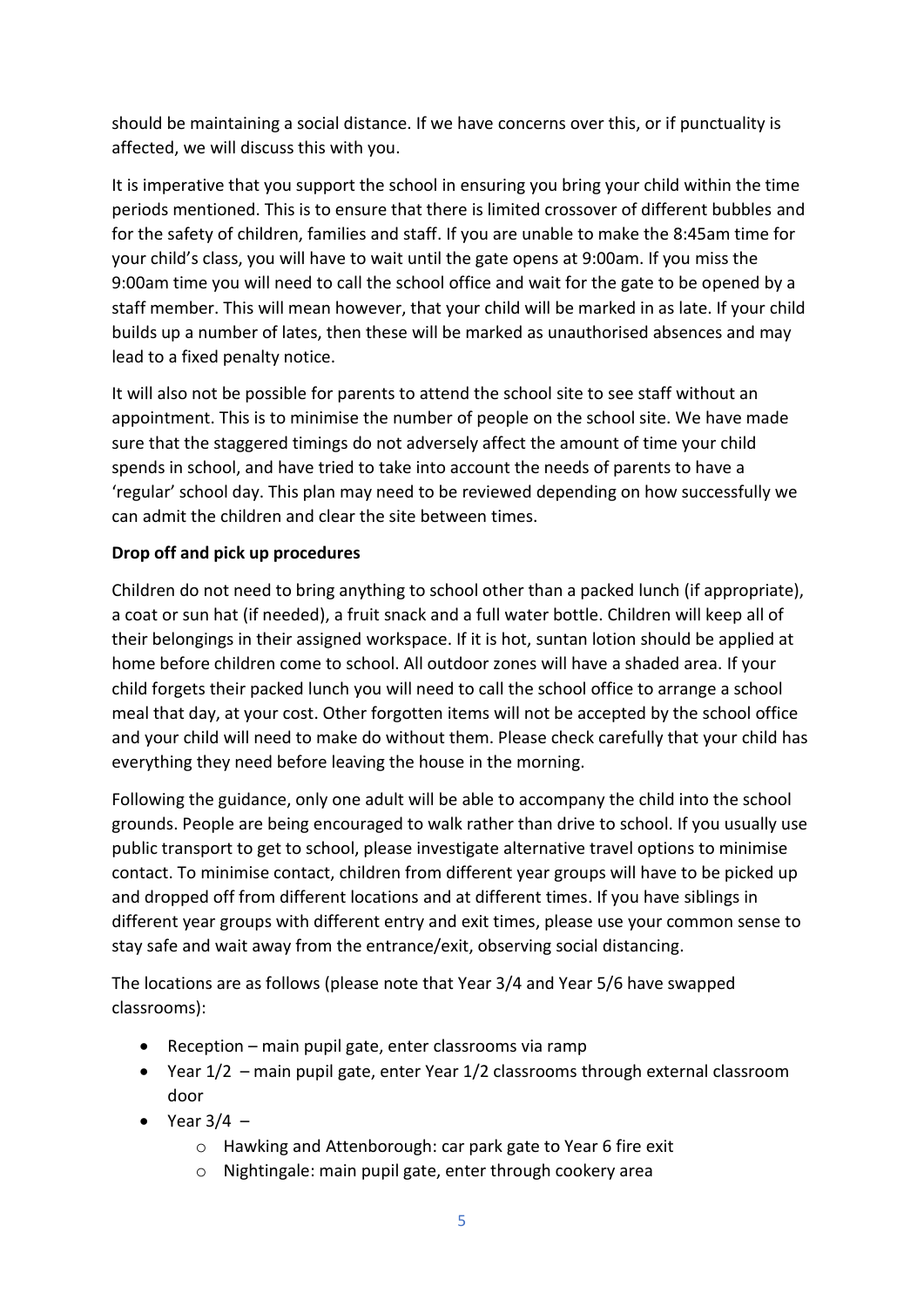Year 5/6 – car park gate to KS2 playground

Please follow the arrows and wait at the marked spaces, which will be at 2m intervals. To minimise time and contact for adults and children, please drop your child off and leave as quickly as you possibly can. This will also free up parking spaces in the vicinity for those parents who have to drive to school. It will not be possible to discuss matters with the adult in the room as we would normally do, nor will parents be able to enter the classroom and help settle the children. If you need the class teacher to know something urgent you can call or e-mail the school office. Contact can also be made via Seesaw for non-urgent matters.

Collection procedures at the end of the day:

- Reception: main pupil gate
- Year 1/2: parents to wait on KS1 playground
- Year 3/4: Nightingale parents wait on KS1 playground, Hawking and Attenborough to be released from fire exit.
- Year 5/6: parents to wait on KS2 playground

#### **Timetable**

Each Key Stage will operate on a different timetable to reduce the amount of contact. This will mean that the timings of their school day will be different. This not only reduces the number of adults in the vicinity for drop off and pick up but also allows us to vary the break times in school so that contact is minimised. The timings will be as follows:

| Reception and Year 3/4:     | $8:45 - 3:00$ |
|-----------------------------|---------------|
| Year $1/2$ and Year $5/6$ : | $9:00 - 3:15$ |

All children will have a one hour lunch break.

#### **Lunches**

Children in Reception, Year 1 and Year 2 will be eligible for a Universal Infant Free School Meal. They will eat their lunch in the dining hall in two shifts. Children in Years 3 – 6 will eat in their classrooms. If eating a school hot lunch, they will collect their lunch and take it back to class. Alternatively, you can send your child in with a packed lunch.

It will not be possible for our staff to fully assist in supporting children eating lunch. For example, adults will not be able to cut up or open items as this will close the gap between adults and children and therefore increase the risk. Please bear this in mind when deciding on the lunch you wish your child to have.

#### **Social Distancing**

Social distancing is still key in the fight against coronavirus. In all areas of school, social distancing will still be encouraged. Although the bubbles do offer some degree of protection, this does not mean that social distancing should be ignored. From the outset of guidance for schools, it has been made clear that younger children will struggle with social distancing. Although the science suggests that younger children are also at less risk of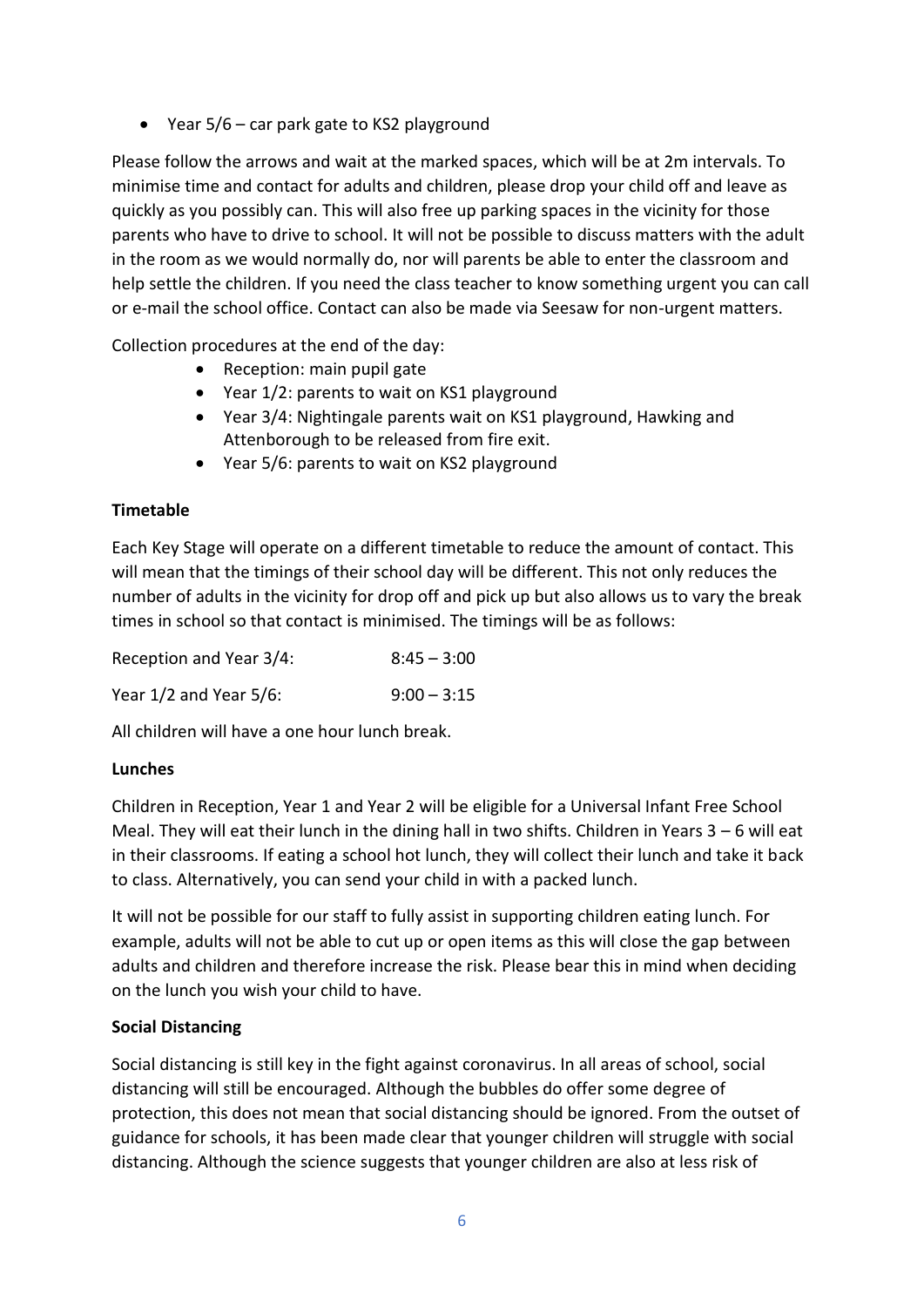infection, we have tried to mitigate this risk further by keeping bubbles small where possible.

As adults are more at risk than children, and because the virus affects adults more severely than children, measures are in place to support staff as they will need to be more vigilant with social distancing than children. Staff and other adults in school will try to stay at least two metres away from each other and from the children, wherever possible. Where this is not possible, staff will be encouraged to avoid any face-to-face contact with children and minimise the time that they spend within one metre of the children that they are working with.

There will also have to be some actions taken to support this aim in classrooms. The main one of these is that desks, where possible, will be arranged so that children can sit side to side rather than face to face to reduce transmission (many classrooms may organise their seating in rows).

# **Equipment and Resources**

Any frequently used resources should be individual, for example the stationery that the children use. To overcome this, all children will be provided with their own stationery pack, with the equipment that they will need included. No stationery can be brought in from home and their pack must stay in school at all times.

Other classroom resources, such as books, can be shared within the class bubbles. Some of these will need to be cleaned more regularly and this has been factored in to our risk assessments. Any resources that need to be shared between class bubbles, such as sport, art and science equipment, will be cleaned between bubble usage.

Outdoor equipment will also need to be cleaned more regularly. To encourage active playtimes, we will be using the outdoor equipment, but this will be on a rota ensuring only one year group bubble will use the equipment each week, allowing the recommended 48 hour time before a new bubble can access it.

#### **Uniform**

When school returns in September, we will return in full school uniform. There is no need to clean the school uniform any more frequently, or in a different way to that which you have done previously. It is important that the children follow the uniform policy. The school uniform is indicated below:

- Black/grey trousers, skirts or pinafores.
- White shirts, blouses or polo tops
- Red school logo sweatshirt or cardigan
- Red and white gingham or striped summer dresses may be worn in the summer.
- Shoes should be sensible and smart (not trainers).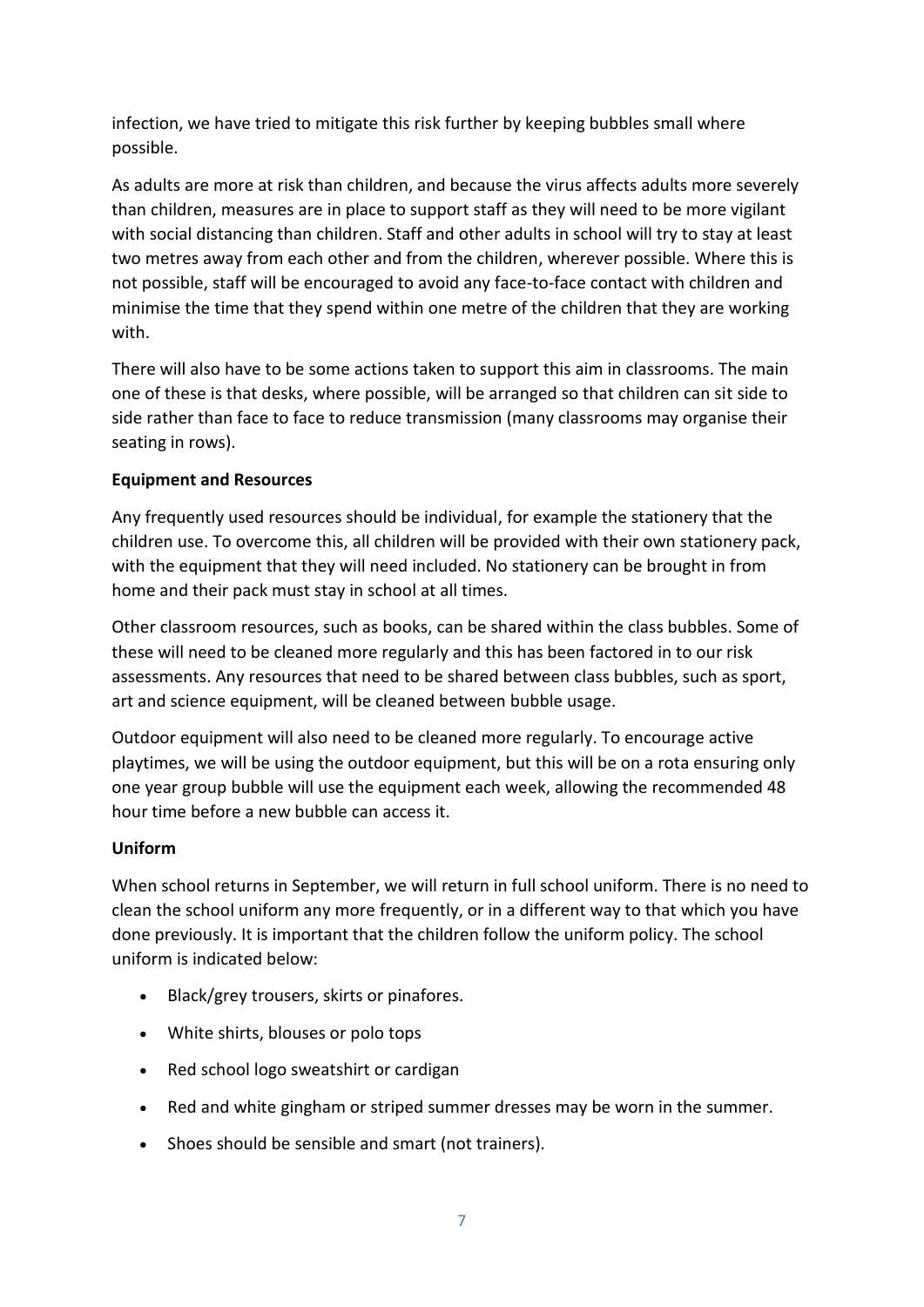On days when your child has PE, they must come to school in their PE kit. This is to allow the PE kit to go home following lessons to be cleaned and reduce the amount stored in cloakrooms. All PE kit should be plain/non-branded. On PE days, your child can wear the following:

- Plain dark shorts
- House coloured T-shirt
- Plain dark tracksuit bottoms
- Plain dark tracksuit top (no hoods/zips)
- Appropriate trainers (no plimsolls)

#### **Behaviour**

When children return to school, time will be spent on teaching them about the routines that need to be followed as well as teaching them about the expectations on them. Behaviour is an invaluable tool for schools. Where behaviour is good and well-managed, learning can be effective as the focus can be directed onto supporting children.

We have amended our behaviour policy in light of coronavirus. There will be sanctions in place for any children who are deliberately breaking the rules, especially those linked with pupil safety. A copy of the Covid-19 rules has been included as an appendix to this document (Appendix 2). We encourage you to read it and talk to your child about the expectations we have of them. We know that everyone will have had different experiences over the period of lockdown. If you have not yet done so, please let us know of any changes to circumstances for either you or your child that we should be aware of. These will obviously be dealt with in the most sensitive manner.

#### **Educational Visits**

It will not be possible for any overnight visits to take place at the moment. We will also not be planning on any educational visits, at least for the first term, from September. This is because there are many new routines and behaviours that all of us will need to become accustomed to, and we want to focus on the needs and learning of the children. We will be reviewing this throughout the term as we know the value that educational visits bring to the children and our curriculum and will update you in due course.

#### **Wraparound Care**

We know how important wraparound care is for our community. Although the care will look different, we will be able to offer support in this area. The Breakfast and Late Stay Club will operate the same times as previously (7:40am in the morning until 6:00pm in the evening). Children will be organised into year group tables in the hall. The children will remain in these groups throughout their time in wraparound care. This will include any outside time. We will be able to offer a basic breakfast and tea, which will be prepared by our staff. Breakfast will be available until 8:20am and tea will be from 4:30. If a child arrives outside of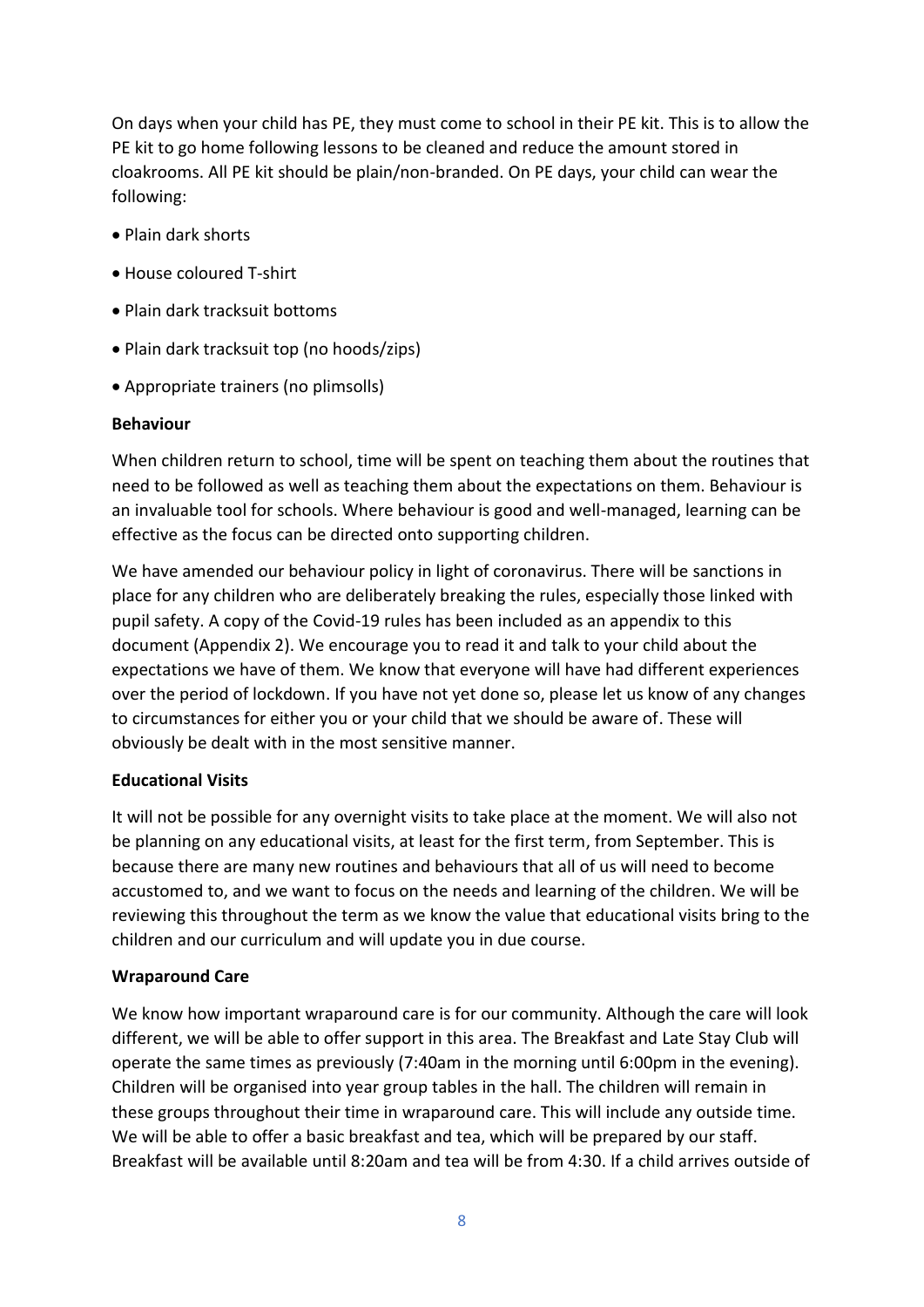these times, it will not be possible to guarantee they will be served food because of the arrangements needed to do this safely. Because we will need to pay staff until 9:00am, the cost for Breakfast Club will increase to £3.50. The cost of Late Stay Club will still be £10.00 per session.

There will be no extra-curricular clubs until December, we will review this decision for the spring term.

# **Curriculum**

We will be resuming teaching the full National Curriculum (Early Years Foundation Stage for EYFS) from September. It is important that children receive the highest possible quality education. We will not be expecting the children to be at the appropriate programme of study as it has not been possible to complete this year's programme. Instead, we will focus on meeting the children where they are and build from there. The curriculum will need to remain broad and ambitious. This means that we will be teaching all subjects to ensure children acquire knowledge in all areas. There will be a focus on core skills.

# These will look as follows:

EYFS - A focus on language, reading, maths, phonics and extending the children's vocabulary. There will continue to be regular opportunities for the children to access outdoor learning.

KS1 and KS2 - We will need to re-establish the core essentials of learning, which are phonics, reading, vocabulary, writing and maths.

Children will be encouraged to read widely in all curriculum areas. A focus will be on developing children's knowledge and vocabulary whilst keeping the curriculum broad and balanced.

#### **Physical Activity**

Physical activity will continue to be incredibly important for pupils and it is firmly embedded at Marden. Any physical activity, including PE lessons, will be done in class bubbles. Activities will take place outdoors wherever possible and so correct and appropriate kit will be essential. It may be possible to work with external providers for extra-curricular activities. We are not currently offering anything in this regard, but as and when we are able to, clubs will be limited to year group bubbles.

#### **Medical Needs**

If children require inhalers or Piriton and/or Epi-Pens for severe allergies, the parent must ensure that in-date medicine is available in school and this will be kept in the child's bubble. No other medication will be given; if children require antibiotics or Calpol they should be kept at home.

First aid: children will tend to this themselves if it is minor (e.g. wet paper towel applied themselves if able to) and basic PPE will be provided in the first aid bags for staff who are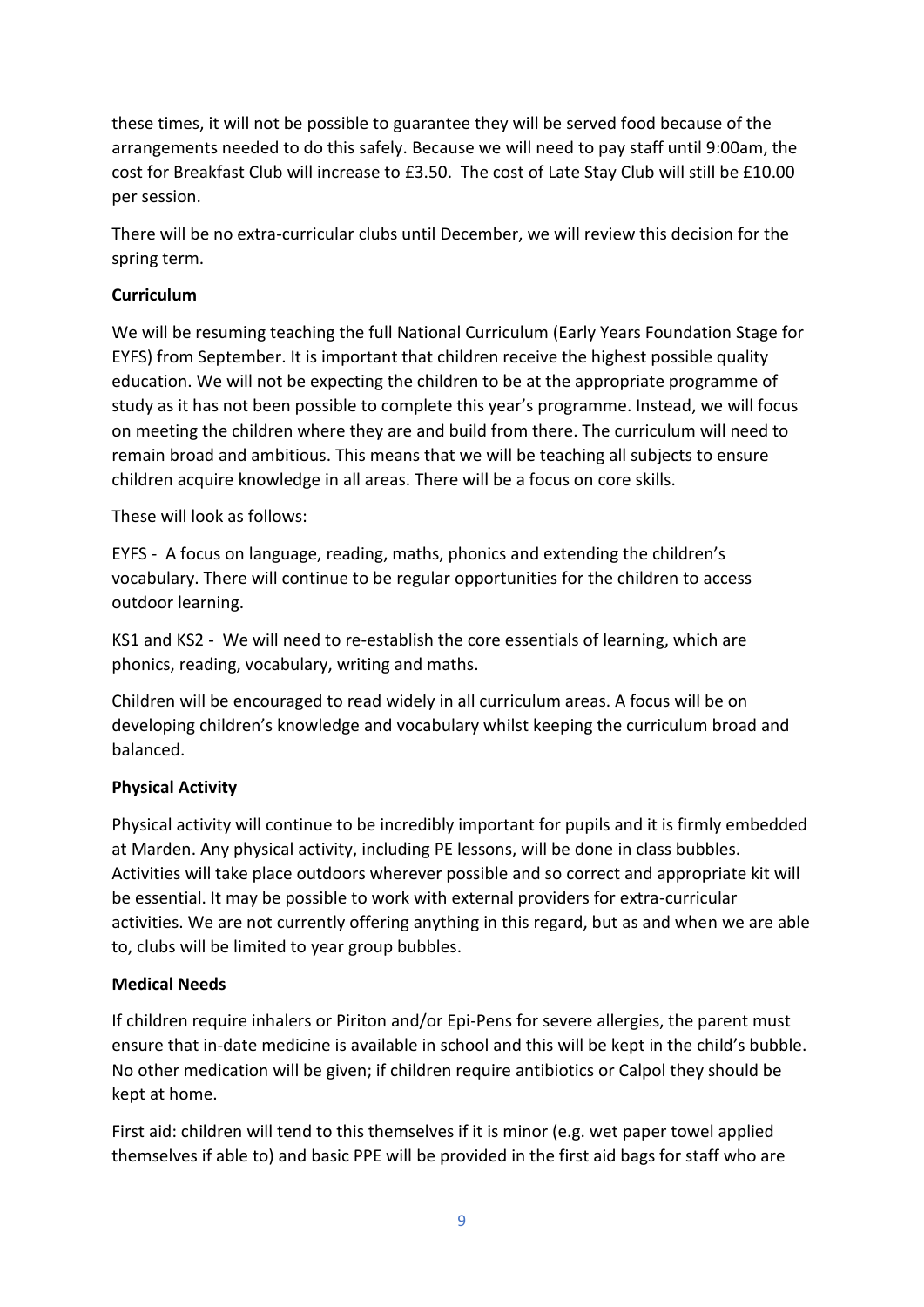administering first aid to protect both them and your child (aprons, gloves, masks). We do have face shields should resuscitation be required.

### **Response to Infection**

The following information is taken directly from the guidance from the Department for Education. Parents/carers need to understand that they will need to be ready and willing to:

 book a test if they are displaying symptoms. Staff and pupils must not come into the school if they have symptoms and must be sent home to self-isolate if they develop them in school. All children can be tested, including children under 5, but children aged 11 and under will need to be helped by their parents/carers if using a home testing kit

 provide details of anyone they have been in close contact with if they were to test positive for coronavirus (COVID-19) or if asked by NHS Test and Trace

 self-isolate for 14 days if they have been in close contact with someone who develops coronavirus (COVID-19) symptoms and susequently tests positive for coronavirus (COVID-19). Schools should ask parents and staff to inform them immediately of the results of a test:

- $\circ$  if someone tests negative, if they feel well and no longer have symptoms similar to coronavirus (COVID-19), they can stop self-isolating. They could still have another virus, such as a cold or  $flu - in$  which case it is still best to avoid contact with other people until they are better. Other members of their household can stop self-isolating.
- $\circ$  if someone tests positive, they should follow the 'stay at home: guidance for households with possible or confirmed coronavirus (COVID-19) infection' and must continue to self-isolate for at least 7 days from the onset of their symptoms and then return to school only if they do not have symptoms other than cough or loss of sense of smell/taste. This is because a cough or anosmia can last for several weeks once the infection has gone. The 7-day period starts from the day when they first became ill. If they still have a high temperature, they should keep self-isolating until their temperature returns to normal. Other members of their household should continue self-isolating for the full 14 days.

#### <https://www.gov.uk/guidance/coronavirus-covid-19-getting-tested>

#### **Contingency Planning**

Whilst we are all hopeful that cases are limited and there is not the need for a further lockdown, it is important that for individuals or groups of self-isolating pupils, remote education plans should be in place. At Marden Primary, we want to make sure that we are able to deliver education remotely should the need arise.

In cases where children or groups of children are not in school due to self-isolation, a remote curriculum will be provided for them. To enable us to support you in this, we will need to know whether you are likely to have problems accessing online content. There will also be a higher level of expectation and accountability on the children if they are not in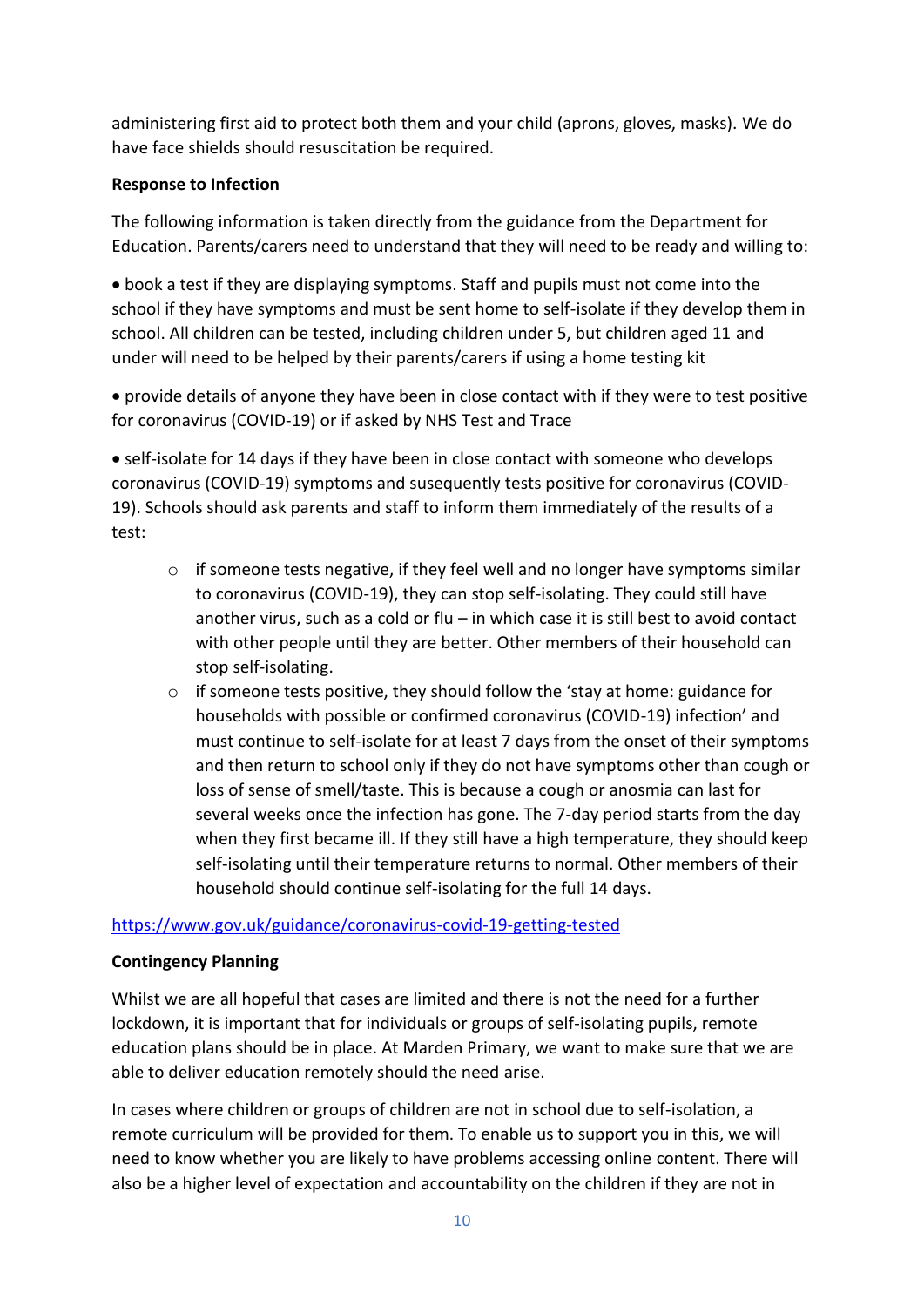school. We will be planning a programme that is of equivalent length to the core teaching pupils would receive in school, ideally including daily contact with teachers. We will teach a planned and well-sequenced curriculum so that knowledge and skills are built incrementally, with a good level of clarity about what is intended to be taught and practised in each subject. Work will need to be completed and submitted for teachers to assess and provide feedback.

Where relevant and required, printed resources will be made available. One of the biggest shifts between the time away from school since lockdown and the reopening of schools fully in September is the need for full time education to continue regardless of location. Schools are expected to consider how to continue to improve the quality of their existing offer and have a strong contingency plan in place for remote education provision by the end of September. However, for this to be successful, it will require partnership between home and school. Please contact us if you have any concerns in this area.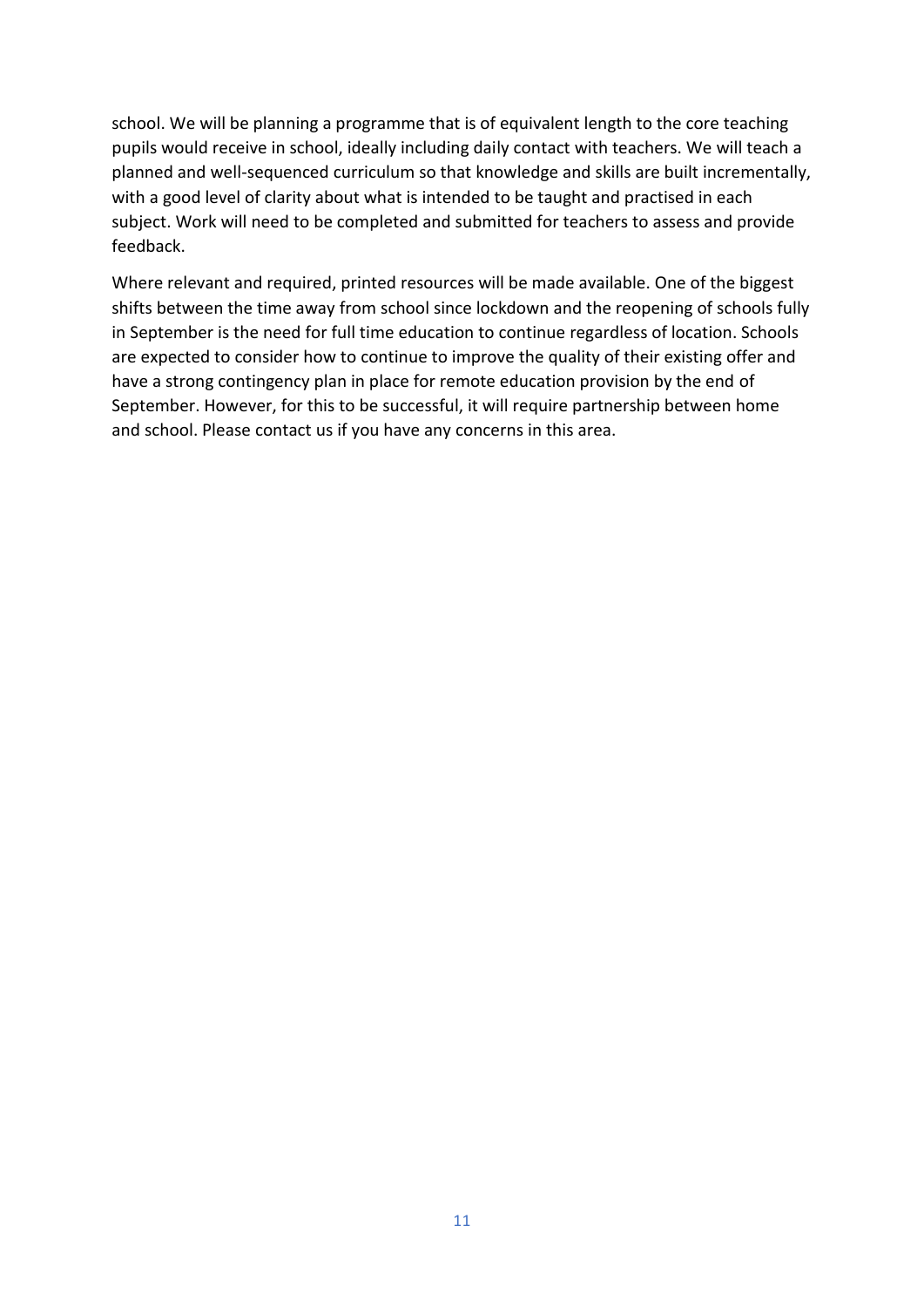### **Appendix 1**

### **Use of PPE in schools**

It is easiest to share the specific government guidance here for clarity:

Wearing a face covering or facemask in schools or other education settings is not recommended. Face coverings may be beneficial for short periods indoors where there is a risk of close social contact with people you do not usually meet and where social distancing and other measures cannot be maintained, for example on public transport or in some shops. This does not apply to schools or other education settings. Schools and other education or childcare settings should therefore not require staff, children and learners to wear face coverings.

The majority of staff in education settings will not require PPE beyond what they would normally need for their work. PPE is only needed in a very small number of cases, including:

 where an individual child or young person becomes ill with coronavirus (COVID-19) symptoms while at schools, and only then if a distance of 2 metres cannot be maintained

 where a child or young person already has routine intimate care needs that involves the use of PPE, in which case the same PPE should continue to be used

The PPE that should be used in the following situations when caring for someone with symptoms of coronavirus (COVID-19) is as follows:

- a face mask should be worn if a distance of 2 metres cannot be maintained
- if contact is necessary, then gloves, an apron and a face mask should be worn

 if a risk assessment determines that there is a risk of fluids entering the eye from, for example, coughing, spitting or vomiting, then eye protection should also be worn When PPE is used, it is essential that it is used properly. This includes scrupulous hand hygiene and following guidance on how to put PPE on and take it off safely in order to reduce selfcontamination.

Face masks must:

- cover both nose and mouth
- not be allowed to dangle around the neck
- not be touched once put on, except when carefully removed before disposal
- be changed when they become moist or damaged
- be worn once and then discarded hands must be cleaned after disposal